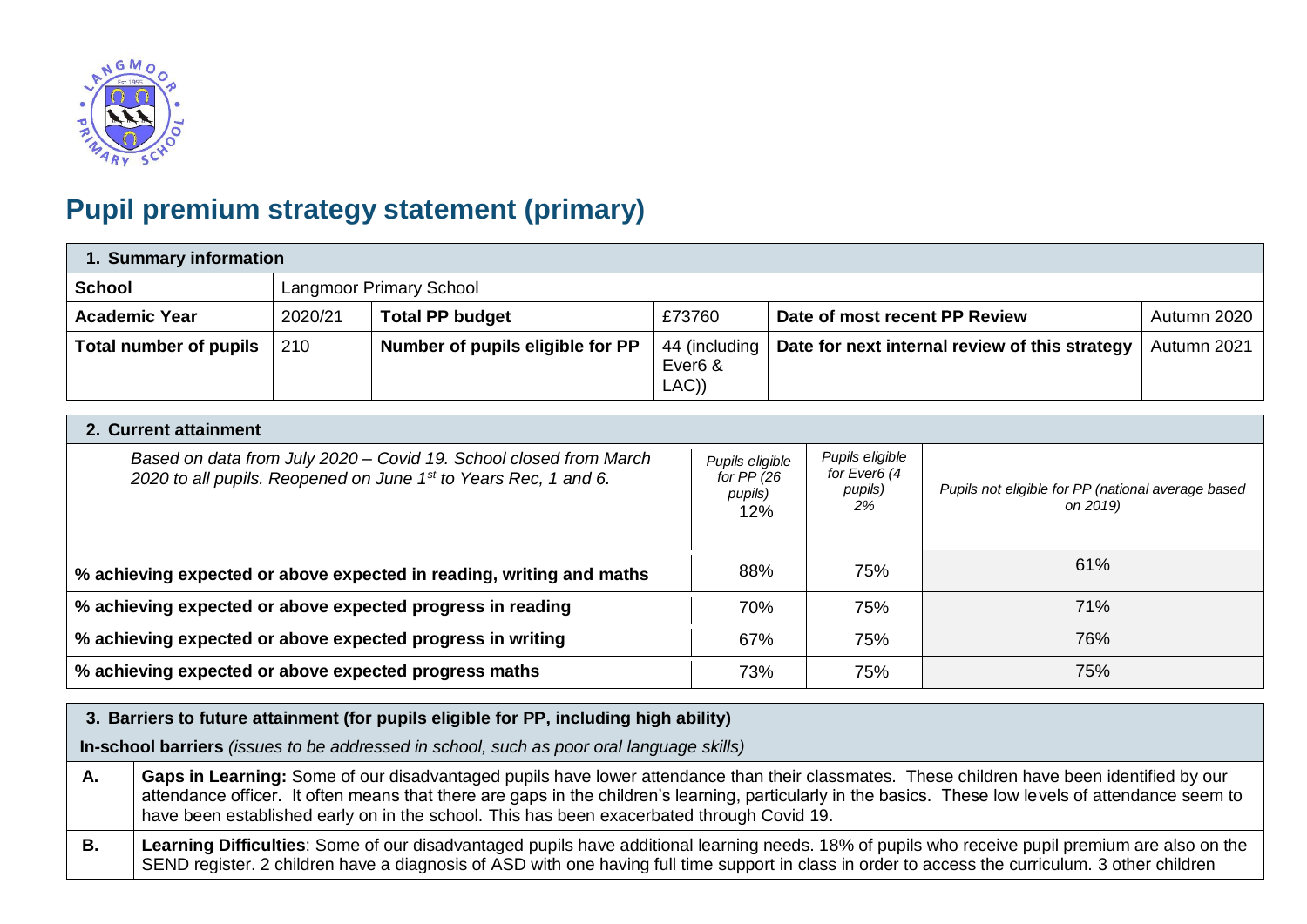|           | have ADHD with one having full time support in class. One child is dual registered at Oakfield Pupil referral Unit but is hoping to be enrolled at a<br>Special School early in September 2020                                                                                                                                                                                                                                                                        |                                                                                                                                                                                                                                                                                                                           |  |  |  |  |  |
|-----------|-----------------------------------------------------------------------------------------------------------------------------------------------------------------------------------------------------------------------------------------------------------------------------------------------------------------------------------------------------------------------------------------------------------------------------------------------------------------------|---------------------------------------------------------------------------------------------------------------------------------------------------------------------------------------------------------------------------------------------------------------------------------------------------------------------------|--|--|--|--|--|
| C.        | Developing Independence: Evidence from teachers and observations show that some of our PPM children find it challenging to work<br>independently. They need more support to develop these skills both in and out of school as they often fail to complete homework. This has been<br>evident during lockdown as many families did not have the connectivity to access the online learning. Where possible these children were<br>supported with paper copies of work. |                                                                                                                                                                                                                                                                                                                           |  |  |  |  |  |
|           | External barriers (issues which also require action outside school, such as low attendance rates)                                                                                                                                                                                                                                                                                                                                                                     |                                                                                                                                                                                                                                                                                                                           |  |  |  |  |  |
| D.        | Poor attendance: Some children have poor attendance which is impacting on their Gaps in learning (see above). Some of these children have<br>been identified by our attendance officer and we are working with parents to encourage them to ensure that their children attend regularly. We are<br>hoping a new start to the Academic year with good habits formed early will help support these children.                                                            |                                                                                                                                                                                                                                                                                                                           |  |  |  |  |  |
| E         | Social Deprivation and social care needs: Our deprivation score is below the National Average (0.12 compared to 0.21) and many of our<br>families face social and economic challenges. One child is receiving counselling to help them deal with significant life events. We have 2 families<br>with social care involvement – one on a CIN plan and one with a support worker to support Mum's mental health needs.                                                  |                                                                                                                                                                                                                                                                                                                           |  |  |  |  |  |
| F         | Mental Health and wellbeing needs: Some families struggle with adapting consistent routines – this can manifest itself in ways such as poor<br>attendance, lack of homework and not providing the correct kit at the correct time. 33% of children have identified needs in this areas (up 26% on<br>last year) Some of these children have difficulty in interacting successfully with their peers.                                                                  |                                                                                                                                                                                                                                                                                                                           |  |  |  |  |  |
|           | 4. Desired outcomes                                                                                                                                                                                                                                                                                                                                                                                                                                                   |                                                                                                                                                                                                                                                                                                                           |  |  |  |  |  |
|           | Desired outcomes and how they will be measured                                                                                                                                                                                                                                                                                                                                                                                                                        | Success criteria                                                                                                                                                                                                                                                                                                          |  |  |  |  |  |
| A.        | Gaps in Learning: Where possible Grab and Go Learning interventions to be<br>available. Quality First teaching to be seen at all times (lessons observed at least<br>Good or better). Planned interventions to be available to allow children to succeed.                                                                                                                                                                                                             | SEND targets set to be achieved.<br>PP pupils are at least matching performance of non PP children.<br>Analysis of data shows that all PPM children are making rapid progress<br>and the attainment gap is reduced.                                                                                                       |  |  |  |  |  |
| <b>B.</b> | <b>Learning Difficulties:</b> Disadvantaged pupils achieve National Expectations or better                                                                                                                                                                                                                                                                                                                                                                            | Disadvantaged pupils are closing the gap or reaching age related<br>expectations where possible. Where possible early intervention from<br>outside agencies is utilised to gain support for children.                                                                                                                     |  |  |  |  |  |
| C.        | Developing independence: Children have the skills to be able to access the<br>curriculum independently. This included taking advantage of research options for<br>homework and within class. Mastery for maths continues to be taught across the<br>school allowing for independence.                                                                                                                                                                                 | Increase in self-esteem is reported on well-being checklist. Children are<br>able to access curriculum in different ways, including completing<br>homework. Gaps in learning is reduced and children achieve age<br>related expectations. Children are successful at mastery and therefore<br>maths achievement improves. |  |  |  |  |  |
| D.        | Poor attendance: Work with pupils, families, family learning, attendance officer and<br>teaching and support staff to ensure joint approach to improving attendance.<br>Continue with attendance awards. Monitor attendance and speak with parents if it<br>drops below 95%                                                                                                                                                                                           | Attendance of PPM children is in line with National Average. Good<br>relationships are established between all stakeholders of the school.                                                                                                                                                                                |  |  |  |  |  |
| E.        | Social Deprivation and social care needs: Opportunities for parents to receive<br>support from school about services that can support them and their children. Where<br>necessary school to fund enrichment activities and also specialised support.                                                                                                                                                                                                                  | Feedback from parent meetings is positive. All families that require<br>support are given the specialised support that they need. Children are<br>able to access enrichment activities.                                                                                                                                   |  |  |  |  |  |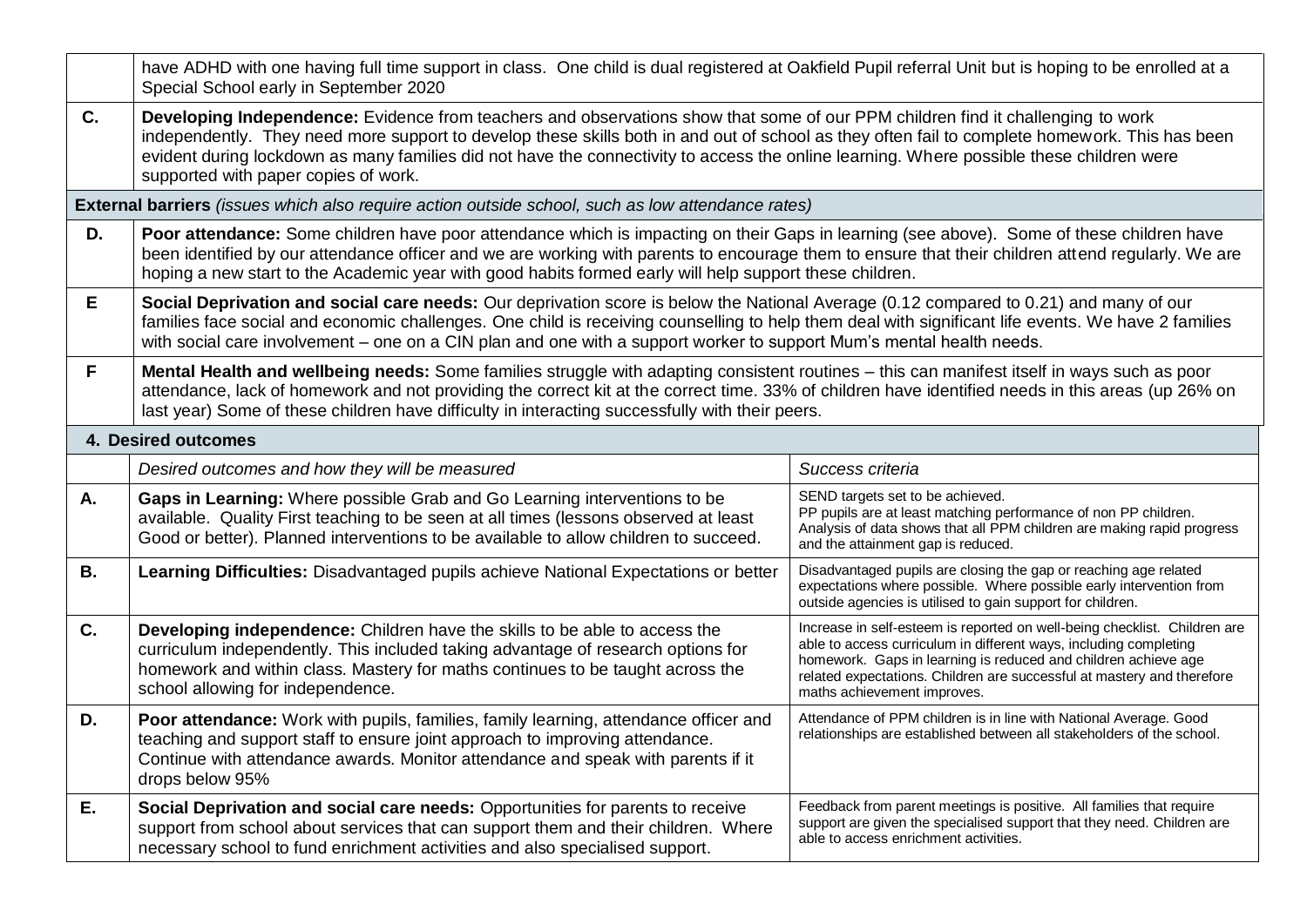|  | <b>Mental Health and wellbeing needs:</b> There are specific, targeted support for<br>children in the form of ELSA, mentoring or counselling. Access is available to School<br>Nurse referral service if necessary. There is a whole school approach to supporting<br>children with Mental Health and well-being needs (well-being checklist completed<br>termly). We currently have a trained Mental Health First Aider.<br>Staff have completed Route to Resilience training and this feeds into all areas of<br>school life. This is designed to also support children's well being. | Pupils with needs are supported in the appropriate way – referral forms<br>completed to ensure the correct level of support is given. Evidence from<br>sessions shows that children are more confident, their self-esteem has<br>risen and they are more resilient. |
|--|-----------------------------------------------------------------------------------------------------------------------------------------------------------------------------------------------------------------------------------------------------------------------------------------------------------------------------------------------------------------------------------------------------------------------------------------------------------------------------------------------------------------------------------------------------------------------------------------|---------------------------------------------------------------------------------------------------------------------------------------------------------------------------------------------------------------------------------------------------------------------|
|--|-----------------------------------------------------------------------------------------------------------------------------------------------------------------------------------------------------------------------------------------------------------------------------------------------------------------------------------------------------------------------------------------------------------------------------------------------------------------------------------------------------------------------------------------------------------------------------------------|---------------------------------------------------------------------------------------------------------------------------------------------------------------------------------------------------------------------------------------------------------------------|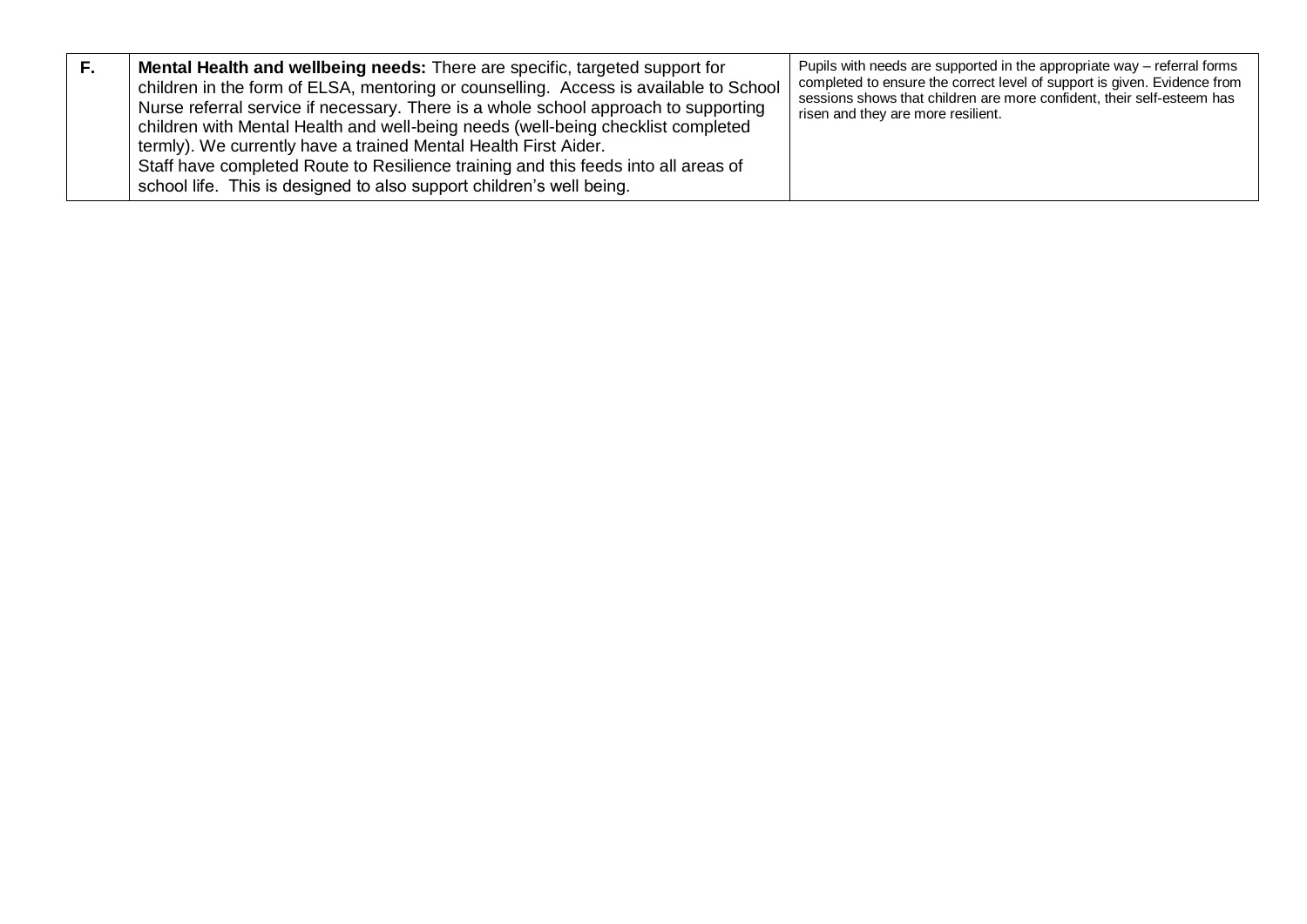### **5. Planned expenditure**

**Academic year 2019-2020**

The three headings below enable schools to demonstrate how they are using the pupil premium to improve classroom pedagogy, provide targeted support and support whole school strategies.

| i. Quality of teaching for all                                                                                                                                                                                                                                                                                                        |                                                                                                                                                                                                                                                       |                                                                                                                                                                                                       |                                                                                                                                                                                                                                                                                                                        |                                                                            |                                                                                                                                                                             |  |
|---------------------------------------------------------------------------------------------------------------------------------------------------------------------------------------------------------------------------------------------------------------------------------------------------------------------------------------|-------------------------------------------------------------------------------------------------------------------------------------------------------------------------------------------------------------------------------------------------------|-------------------------------------------------------------------------------------------------------------------------------------------------------------------------------------------------------|------------------------------------------------------------------------------------------------------------------------------------------------------------------------------------------------------------------------------------------------------------------------------------------------------------------------|----------------------------------------------------------------------------|-----------------------------------------------------------------------------------------------------------------------------------------------------------------------------|--|
| <b>Desired outcome</b>                                                                                                                                                                                                                                                                                                                | Chosen action /<br>approach                                                                                                                                                                                                                           | What is the evidence and rationale<br>for this choice?                                                                                                                                                | How will you ensure it is<br>implemented well?                                                                                                                                                                                                                                                                         | <b>Staff lead</b>                                                          | When will you<br>review<br>implementation?                                                                                                                                  |  |
| <b>Pupils relying</b><br>$\bullet$<br>on LSA support to<br>develop<br>independent skills<br><b>Teaching, marking</b><br>and feedback to be<br>at least good or<br>better across the<br>school<br><b>Training for</b><br><b>Teaching for</b><br>mastery to be<br>offered to LSA's so<br>that they can best<br>support the<br>children. | All support staff to have<br>support for mastery<br>training where available<br>All staff to use Route to<br>resilience strategies to<br>help with promoting<br>independence<br>To teach pupils how to<br>monitor and evaluate<br>their own learning. | Quality First teaching and grab and go<br>interventions impacts significantly on<br>progress                                                                                                          | SLT to share teaching and learning<br>updates to identify any areas for<br>development<br>Book trawls, learning walks and<br><b>Trust Peer Review (January 2021)</b><br>will look at quality of feedback and<br>marking.<br>Monitoring of teaching over time<br>Training programme for LSA's in<br>mastery approaches. | <b>HT</b><br><b>DHT</b><br><b>Maths and</b><br>English<br>subject<br>leads | <b>July 2021</b><br><b>Monitoring through</b><br>learning walks,<br>book scrutiny,<br>lesson<br>observations,<br>intervention<br>monitoring<br>(SENDCo)<br>Analysis of data |  |
|                                                                                                                                                                                                                                                                                                                                       |                                                                                                                                                                                                                                                       |                                                                                                                                                                                                       |                                                                                                                                                                                                                                                                                                                        |                                                                            |                                                                                                                                                                             |  |
|                                                                                                                                                                                                                                                                                                                                       |                                                                                                                                                                                                                                                       |                                                                                                                                                                                                       |                                                                                                                                                                                                                                                                                                                        | <b>Total budgeted cost</b>                                                 | £6998                                                                                                                                                                       |  |
| ii. Targeted support                                                                                                                                                                                                                                                                                                                  |                                                                                                                                                                                                                                                       |                                                                                                                                                                                                       |                                                                                                                                                                                                                                                                                                                        |                                                                            |                                                                                                                                                                             |  |
| <b>Desired outcome</b>                                                                                                                                                                                                                                                                                                                | <b>Chosen</b><br>action/approach                                                                                                                                                                                                                      | What is the evidence and rationale<br>for this choice?                                                                                                                                                | How will you ensure it is<br>implemented well?                                                                                                                                                                                                                                                                         | <b>Staff lead</b>                                                          | When will you<br>review<br>implementation?                                                                                                                                  |  |
| A: Gaps in learning -<br>Gaps analysed and<br>pupils to receive<br>specialised support -<br>Grab and go, booster<br>group. This should<br>accelerate progress for<br>all groups                                                                                                                                                       | Possible use of NTP for<br>individual pupils after<br>discussion with SLT<br>Small group intervention by<br>LSA's - monitored by<br>SENDCo and all teaching<br>staff.                                                                                 | Intervention is bespoke to child - Accelerate<br>progress by building confidence and closing<br>the gap<br>Use successful strategies in address gaps in<br>R, W, M and grammar and punctuation skills | Pupils make expected progress in<br>reading, writing and maths<br>100% of pupils targeted to make<br>progress - gaps to be monitored and<br>analysed on entry and exit of<br>intervention group                                                                                                                        | HT.<br><b>DHT</b><br>Maths and<br>English lead                             | Pupils progress<br>meetings termly<br>SEND targets and<br>reviews completed<br>termly<br>Gaps analysis by CT<br>COST: £41, 380 over<br>the academic year                    |  |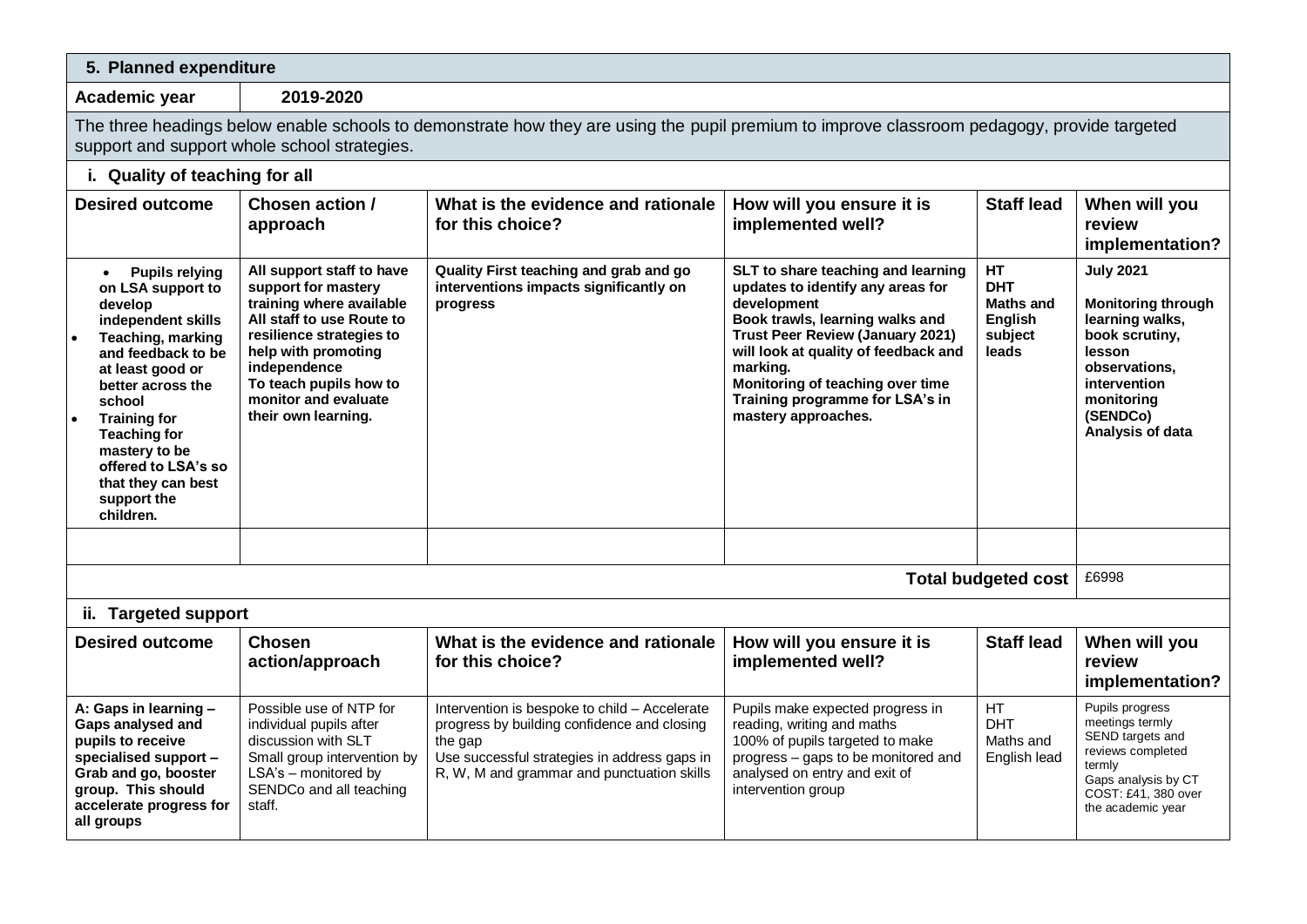| B: Learning Difficulties -<br>Disadvantaged pupils<br>with identified SEND to<br>be at National Average<br>for Reading, writing and<br>maths                                                                                                                    | LSA support for those<br>children with double<br>disadvantage (SEND/PPM)<br>To work on individual<br>targets<br>These children to spend<br>more time in classroom<br>accessing the learning                                                                                                                                                                                                                 | Children with SEND need to access the class<br>teacher's teaching and learning in order to<br>embed classroom skills into everyday life.<br>Additional support from LSA will allow pupils<br>to close the academic gap and allow them to<br>access the learning in whole class sessions.<br>LSA's have access to latest training and can<br>accelerate progress<br>All LSA's trained in Direct Phonics,<br>Acceleread, Accelewrite and any other<br>pertinent interventions | Small group and 1:1 programmes of<br>support for those children not hitting<br>benchmark at end of KS1<br>Monitoring of LSA interventions<br>English, maths and SENDco to<br>monitor impact of the interventions                                                                                                                                                           | HT<br><b>DHT</b><br>English<br>& Maths lead<br>SENDco<br><b>Class</b><br>teacher | Pupils progress<br>meetings termly<br>SEND targets and<br>reviews completed<br>termly<br>IEP/EHCP monitoring<br><b>Annual Reviews</b><br>Cost £41, 380 over the<br>academic year |
|-----------------------------------------------------------------------------------------------------------------------------------------------------------------------------------------------------------------------------------------------------------------|-------------------------------------------------------------------------------------------------------------------------------------------------------------------------------------------------------------------------------------------------------------------------------------------------------------------------------------------------------------------------------------------------------------|-----------------------------------------------------------------------------------------------------------------------------------------------------------------------------------------------------------------------------------------------------------------------------------------------------------------------------------------------------------------------------------------------------------------------------------------------------------------------------|----------------------------------------------------------------------------------------------------------------------------------------------------------------------------------------------------------------------------------------------------------------------------------------------------------------------------------------------------------------------------|----------------------------------------------------------------------------------|----------------------------------------------------------------------------------------------------------------------------------------------------------------------------------|
|                                                                                                                                                                                                                                                                 |                                                                                                                                                                                                                                                                                                                                                                                                             |                                                                                                                                                                                                                                                                                                                                                                                                                                                                             |                                                                                                                                                                                                                                                                                                                                                                            | <b>Total budgeted cost</b>                                                       | £41380                                                                                                                                                                           |
| iii. Other approaches                                                                                                                                                                                                                                           |                                                                                                                                                                                                                                                                                                                                                                                                             |                                                                                                                                                                                                                                                                                                                                                                                                                                                                             |                                                                                                                                                                                                                                                                                                                                                                            |                                                                                  |                                                                                                                                                                                  |
| <b>Desired outcome</b>                                                                                                                                                                                                                                          | <b>Chosen</b><br>action/approach                                                                                                                                                                                                                                                                                                                                                                            | What is the evidence and rationale<br>for this choice?                                                                                                                                                                                                                                                                                                                                                                                                                      | How will you ensure it is<br>implemented well?                                                                                                                                                                                                                                                                                                                             | <b>Staff lead</b>                                                                | When will you<br>review<br>implementation?                                                                                                                                       |
| <b>WELL BEING OUTCOME</b><br>Mental Health and Well<br>being<br>Children with SEMHD<br>receive mentor support,<br>counselling, ELSA<br>support and any other<br>targeted interventions to<br>ensure that they are able<br>to make progress in their<br>learning | LSA trained in social<br>stories and social<br>communication groups to<br>develop and support<br>mental health<br>LSA's to provide support<br>and drop in sessions as<br>and when children require<br>Identified pupils to have<br>meet and greet in the<br>morning<br>Counsellor to provide<br>sessions for certain pupils<br>LSA to become part of<br>ELSA network and attend<br>termly training meetings | There are a small group of children who have<br>SEMHD as well as SEND. Utilising mentor<br>support has gone some way to reducing<br>incidents in school<br>Parents are in agreeance of support for their<br>children and often require some level of<br>support for their own mental health needs                                                                                                                                                                           | Meetings with SLT to ensure that<br>children with well being issues are<br>identified early<br>Use of referral form by teachers will<br>allow SLT to allocate time and funds<br>effectively to ensure that the correct<br>support is given<br>Observations of learning through<br>lesson observations and learning<br>walks<br>Liason with outside agencies as<br>required | <b>SLT</b>                                                                       | <b>June 2020</b><br>Cost £8557 over the<br>academic year                                                                                                                         |
| <b>WELL BEING OUTCOME</b><br>Social care needs<br>Further opportunities for<br>parents to receive<br>support from school<br>about outside agencies                                                                                                              | School is able to support<br>parents when making<br>referrals to SLF<br>School can provide support<br>to parents when they are<br>struggling to cope<br>Forest School to help<br>support with outdoor<br>learning and positive<br>curriculum experiences                                                                                                                                                    | Signposting parents to the appropriate<br>services has enabled concerns to be shared<br>at school. Barriers are reduced, staff are fully<br>informed of children's needs and support is<br>swiftly identified.<br>Participation in outdoor learning enhances<br>children's enjoyment of school                                                                                                                                                                              | HT to monitor use of outside agencies<br>HT to ensure all classes have 6 week<br>programme at Forest School                                                                                                                                                                                                                                                                | <b>SLT</b>                                                                       | Curriculum mapping<br>for whole school<br>enrichment<br>Cost £8557 over the<br>academic year                                                                                     |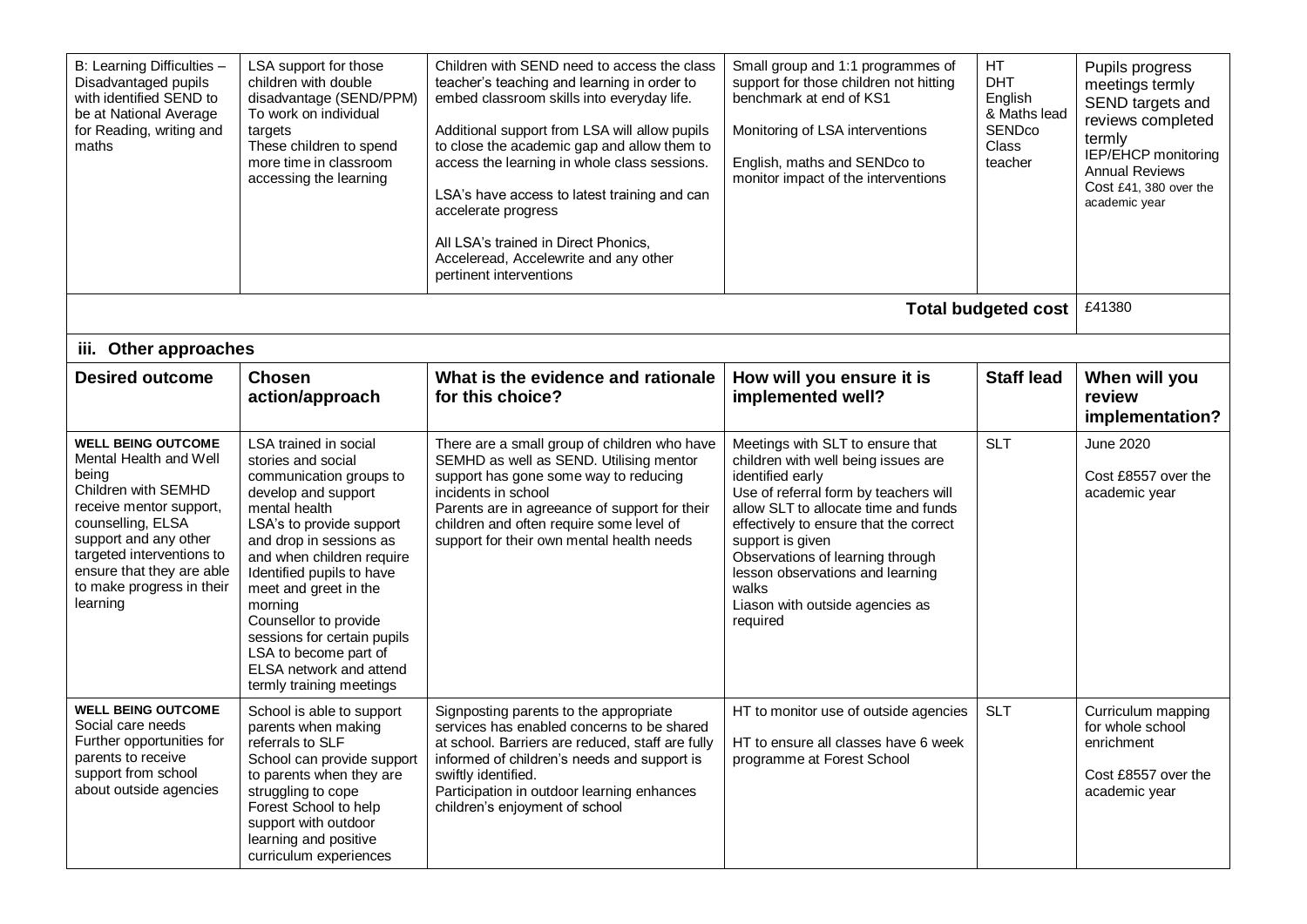| <b>ENGAGEMENT OUTCOME</b><br>For PPM children's<br>attendance to be in line<br>with National Average | HT and attendance officer<br>to continue to work with<br>families where attendance<br>falls below 95% | Action has been taken through the<br>attendance officer and these children<br>continue to be monitored. | All stakeholders to work with families<br>on attendance. Support families with<br>early intervention.<br>Parent meetings to promote good<br>attendance<br>Continue with attendance awards.<br>Regular reviews of attendance data | HT<br>Attendance<br>officer | June 2020<br><b>Cost £1000</b> |
|------------------------------------------------------------------------------------------------------|-------------------------------------------------------------------------------------------------------|---------------------------------------------------------------------------------------------------------|----------------------------------------------------------------------------------------------------------------------------------------------------------------------------------------------------------------------------------|-----------------------------|--------------------------------|
| <b>Total budgeted cost</b>                                                                           |                                                                                                       |                                                                                                         |                                                                                                                                                                                                                                  |                             | £10000 approx                  |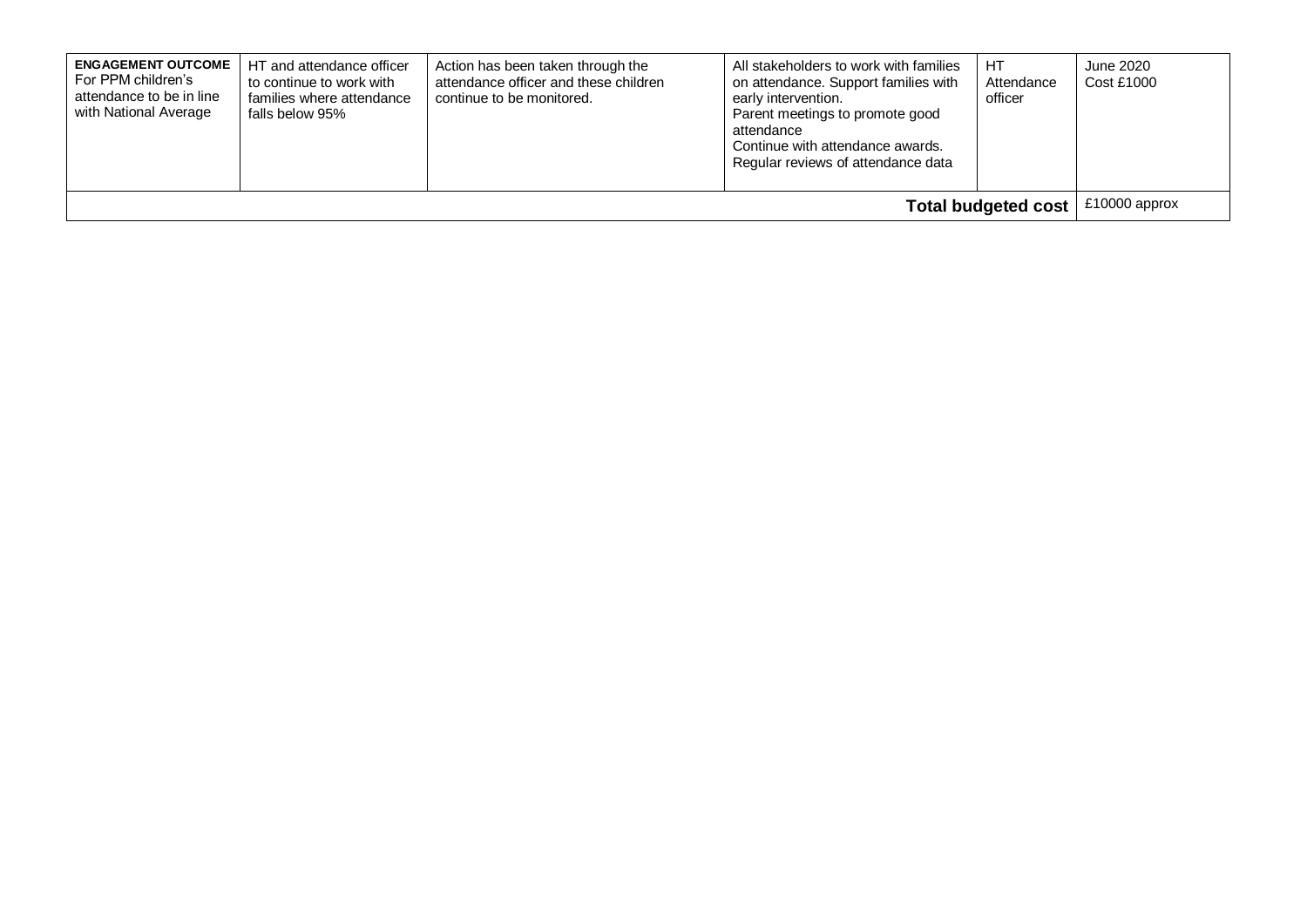| 6. Review of expenditure                                                                                                                                                                                                                                                                                                             |                                                                                                                                                                                                                                            |                                                                                                                                                                                                                                                                                                                                                |                                                                                                                                                                                                                                                                                                                                                                                                                                                                                |             |  |  |
|--------------------------------------------------------------------------------------------------------------------------------------------------------------------------------------------------------------------------------------------------------------------------------------------------------------------------------------|--------------------------------------------------------------------------------------------------------------------------------------------------------------------------------------------------------------------------------------------|------------------------------------------------------------------------------------------------------------------------------------------------------------------------------------------------------------------------------------------------------------------------------------------------------------------------------------------------|--------------------------------------------------------------------------------------------------------------------------------------------------------------------------------------------------------------------------------------------------------------------------------------------------------------------------------------------------------------------------------------------------------------------------------------------------------------------------------|-------------|--|--|
| <b>Previous Academic Year</b>                                                                                                                                                                                                                                                                                                        |                                                                                                                                                                                                                                            | 2019-2020 – School closed to all pupils except Key Workers in March 2020                                                                                                                                                                                                                                                                       |                                                                                                                                                                                                                                                                                                                                                                                                                                                                                |             |  |  |
| i. Quality of teaching for all                                                                                                                                                                                                                                                                                                       |                                                                                                                                                                                                                                            |                                                                                                                                                                                                                                                                                                                                                |                                                                                                                                                                                                                                                                                                                                                                                                                                                                                |             |  |  |
| <b>Desired outcome</b>                                                                                                                                                                                                                                                                                                               | <b>Chosen</b><br>action/approach                                                                                                                                                                                                           | <b>Estimated impact:</b> Did you meet the<br>success criteria? Include impact on<br>pupils not eligible for PP, if appropriate.                                                                                                                                                                                                                | <b>Lessons learned</b><br>(and whether you will continue with this approach)                                                                                                                                                                                                                                                                                                                                                                                                   | <b>Cost</b> |  |  |
| <b>Pupils relying</b><br>$\bullet$<br>on LSA support to<br>develop<br>independent skills<br>Teaching, marking<br>and feedback to be<br>at least good or<br>better across the<br>school<br><b>Teaching for mastery</b><br>to be firmly embedded<br>across the school to<br>allow the children to<br>make age related<br>expectations. | All staff to have<br>support for mastery<br>training<br>All staff to use<br><b>Route to resilience</b><br>strategies to help<br>with promoting<br>independence<br>To teach pupils how<br>to monitor and<br>evaluate their own<br>learning. | Mastery continues to be taught across the year<br>groups. Maths is becoming a strong point for all of<br>our groups of children.<br>Peer review in January 2020 saw good to<br>outstanding lessons consistently across the<br>school.<br>Route to resilience continues to be used across<br>the school and will be embedded for our new staff. | Broad and balanced curriculum is reviewed termly to ensure<br>that a variety of skills is being taught.<br>Independence to continue to be fostered through different<br>approaches to the curriculum.                                                                                                                                                                                                                                                                          | £30000      |  |  |
| ii. Targeted support                                                                                                                                                                                                                                                                                                                 |                                                                                                                                                                                                                                            |                                                                                                                                                                                                                                                                                                                                                |                                                                                                                                                                                                                                                                                                                                                                                                                                                                                |             |  |  |
| <b>Desired outcome</b>                                                                                                                                                                                                                                                                                                               | <b>Chosen</b><br>action/approach                                                                                                                                                                                                           | <b>Estimated impact:</b> Did you meet the<br>success criteria? Include impact on<br>pupils not eligible for PP, if appropriate.                                                                                                                                                                                                                | <b>Lessons learned</b><br>(and whether you will continue with this approach)                                                                                                                                                                                                                                                                                                                                                                                                   | <b>Cost</b> |  |  |
| A: Gaps in learning -<br>Gaps analysed and<br>pupils to receive<br>specialised support -<br>Grab and go, STS,<br>booster group. This<br>should accelerate<br>progress for all groups                                                                                                                                                 | Small group<br>intervention by LSA's<br>- monitored by<br>SENDCo and all<br>teaching staff.                                                                                                                                                | Employing a second teacher for Year 5 and 6 has<br>helped to support those children to work in a<br>smaller group. This has had a positive impact on<br>both well being and the achievements of all pupils.<br>Intervention groups are run across the school as<br>and when needs arise.                                                       | LSA intervention has had much more impact on the children<br>particularly in Year 6. It also allows staff to be able to pick up<br>children for mentoring and address any SEMHD issues<br>straight away.<br>Time is essential to give the children the support that they<br>need. Year 5 (Current Year 6 2020-2021) have 90 hours<br>support per week which severely limits the amount of<br>interventions that can be done across the school for the rest<br>of the children. | £17409      |  |  |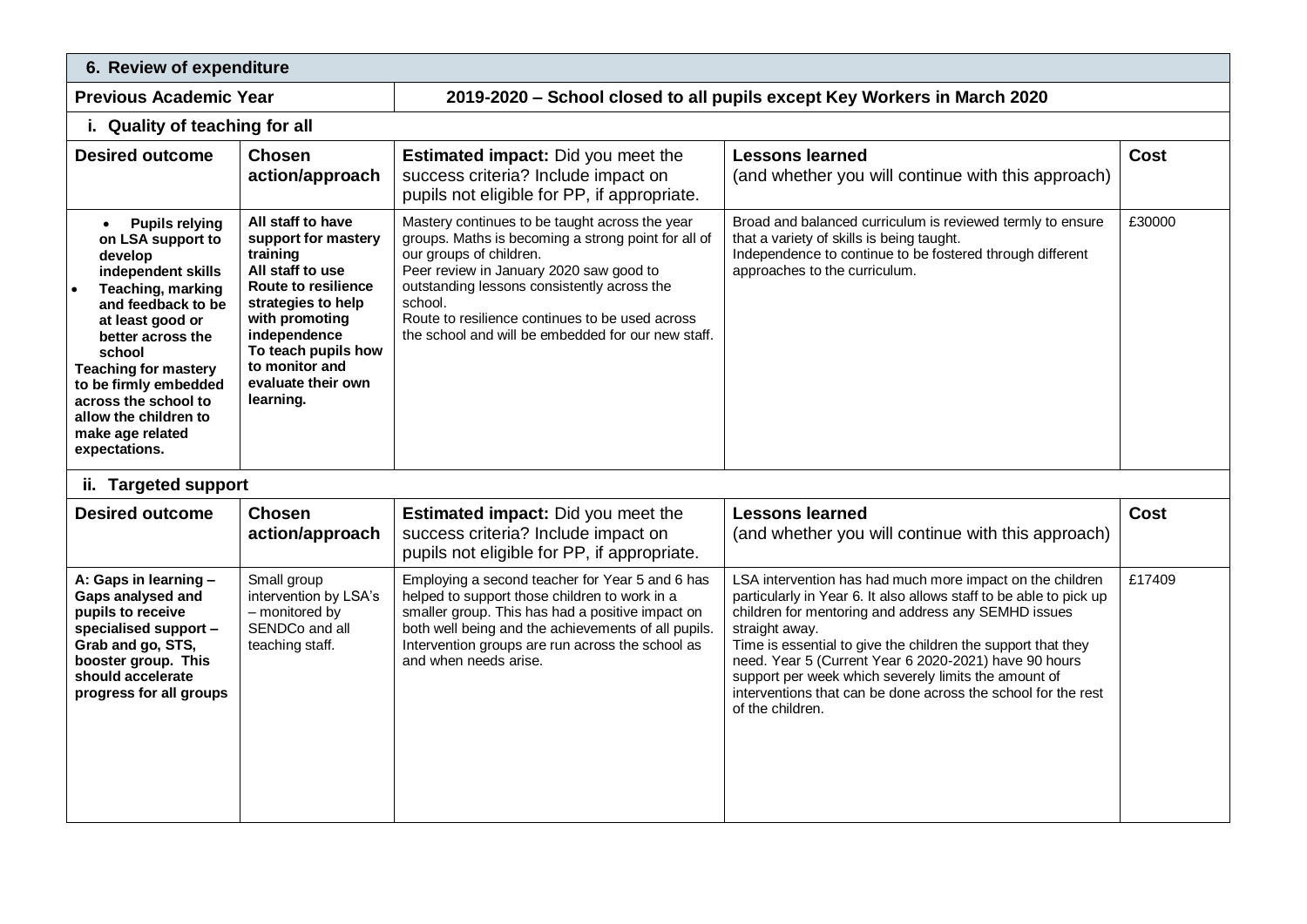| B: Learning Difficulties -<br>Disadvantaged pupils<br>with identified SEND to<br>be at National Average<br>for Reading, writing and<br>maths                                                                                                                    | LSA support for those<br>children with double<br>disadvantage<br>(SEND/PPM)<br>To work on individual<br>targets<br>LSA to be specialist<br>in ASD so that they<br>can support those<br>children with specific<br>SEND needs<br>These children to<br>spend more time in<br>classroom accessing<br>the learning                                                           | Children have been well supported. However<br>those children have struggled to achieve EXP in<br>all 3 areas. This can often be because the child<br>has ACE and is dealing with other issues at home.<br>This can range from parental mental health,<br>housing issues, being in Foster care and siblings<br>with complex needs.<br>This is mixed as there are 3 children who have<br>ASD who have achieved EXP in all three areas.                                                                                                                                                                         | This approach will continue in order to support this children<br>to be able to access all areas of the curriculum.                                                                                                                                                                                                   |       |
|-----------------------------------------------------------------------------------------------------------------------------------------------------------------------------------------------------------------------------------------------------------------|-------------------------------------------------------------------------------------------------------------------------------------------------------------------------------------------------------------------------------------------------------------------------------------------------------------------------------------------------------------------------|--------------------------------------------------------------------------------------------------------------------------------------------------------------------------------------------------------------------------------------------------------------------------------------------------------------------------------------------------------------------------------------------------------------------------------------------------------------------------------------------------------------------------------------------------------------------------------------------------------------|----------------------------------------------------------------------------------------------------------------------------------------------------------------------------------------------------------------------------------------------------------------------------------------------------------------------|-------|
| iii. Other approaches                                                                                                                                                                                                                                           |                                                                                                                                                                                                                                                                                                                                                                         |                                                                                                                                                                                                                                                                                                                                                                                                                                                                                                                                                                                                              |                                                                                                                                                                                                                                                                                                                      |       |
| <b>Desired outcome</b>                                                                                                                                                                                                                                          | <b>Chosen</b><br>action/approach                                                                                                                                                                                                                                                                                                                                        | <b>Estimated impact:</b> Did you meet the<br>success criteria? Include impact on<br>pupils not eligible for PP, if appropriate.                                                                                                                                                                                                                                                                                                                                                                                                                                                                              | <b>Lessons learned</b><br>(and whether you will continue with this approach)                                                                                                                                                                                                                                         | Cost  |
| <b>WELL BEING OUTCOME</b><br>Mental Health and Well<br>being<br>Children with SEMHD<br>receive mentor support,<br>counselling, ELSA<br>support and any other<br>targeted interventions to<br>ensure that they are able<br>to make progress in their<br>learning | LSA trained in social<br>stories and social<br>communication<br>groups to develop<br>and support mental<br>health<br>LSA's to provide<br>support and drop in<br>sessions as and<br>when children require<br>Identified pupils to<br>have meet and greet<br>in the morning<br>Counsellor to provide<br>sessions for certain<br>pupils<br>LSA to become a<br>trained ELSA | Whole School approach to well being has been<br>greatly improved and we have seen good results.<br>ELSA is having a more sustained impact across<br>the school as it is in its 3 <sup>rd</sup> year. Children are very<br>clear on who they can speak to if they have an<br>issue. All classrooms have a feelings box and the<br>well being checklist is filled in termly.<br>We run morning club and afternoon club to help<br>children in Year 6 settle before coming into class<br>and to help them talk out any issues before going<br>home.<br>ELSA timetable has also extended to a day and a<br>half. | Staff are open and honest with children and willing to support<br>them in many different ways. This will continue next year.<br>Particularly with the advent of Covid 19, ELSA and mental<br>health is forefront with the children and staff. We need to find<br>a way to expand the offer of ELSA in terms of time. | £5000 |